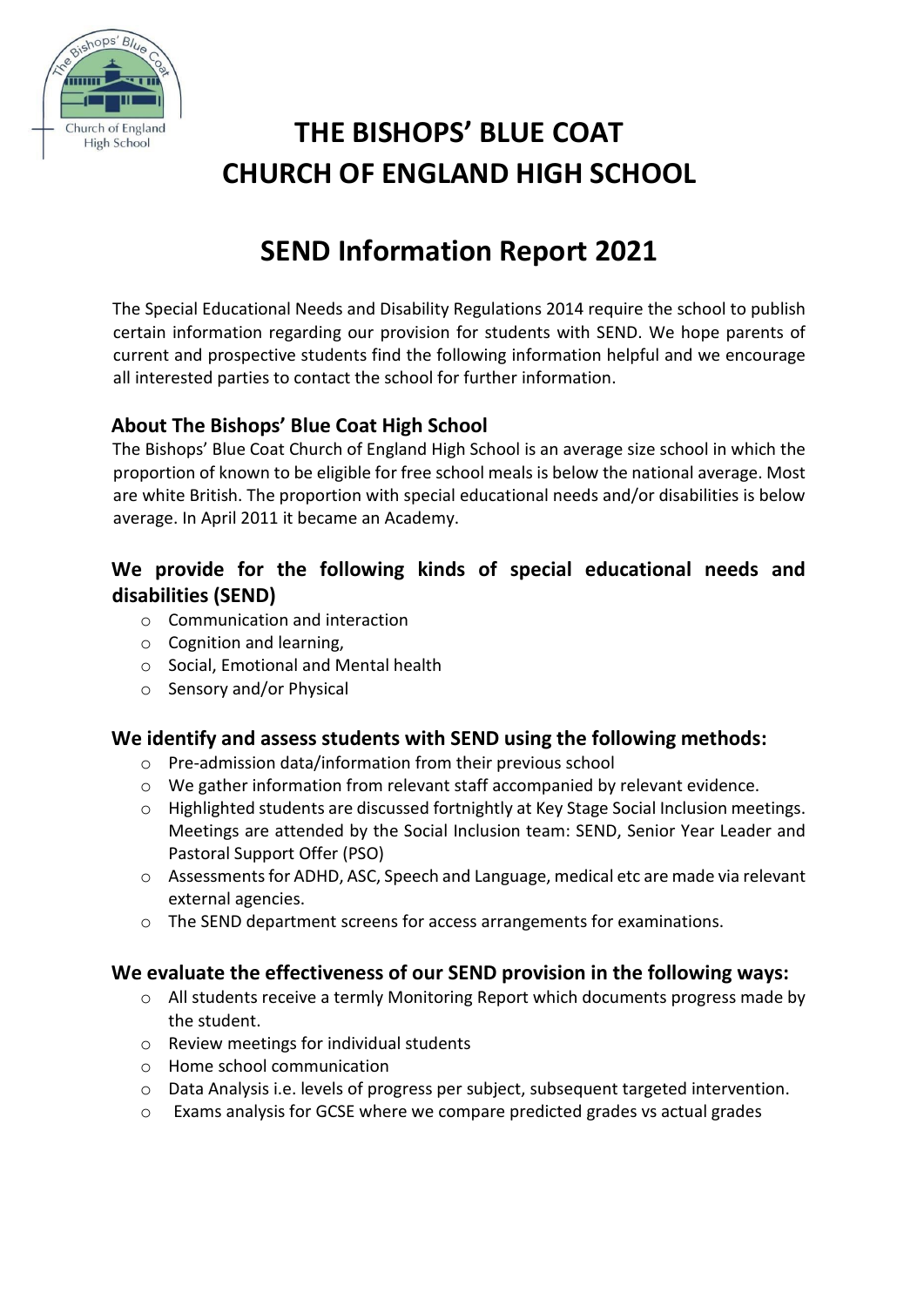### **Our arrangements for assessing and reviewing the progress of students with SEND are as follows:**

- o Pupils with an Education Health and Care Plan (EHCP) have an Annual Review meeting. Feedback is collected from all relevant teaching staff re: progress made against EHCP Objectives, we record the students' views, parents'/carers' views, and views of external agencies as appropriate.
- $\circ$  SEND students are assessed each term via a Monitoring Report and annually via an End of Year Report.
- o **Assess**: this is an assessment of the students' needs
- o **Plan:** the SENDCO puts in place support based on assessment of need.
- o **Do:** the support includes the universal entitlement of Quality First Teaching (QFT) and small group intervention, if required
- o **Review:** all staff participate in ongoing reviews of need and impact of additional provision as detailed in the identification and assessment section; time-limited interventions are reviewed formatively via the corresponding baseline assessment tool; overall provision is reviewed by the SENDCO on a termly basis, drawing on teacher assessment and experience of the student, the views of parents and students, and input from external support services (if relevant).
- o We use the student passport to communicate to all staff our students' needs, the outcomes sought, the support in place, and any teaching and learning strategies or approaches that are required.

#### **Our approach to teaching and supporting students with SEND includes:**

A variety of approaches are used to teach and support our SEND students including Quality First Teaching and Multi-Sensory teaching and learning. More specifically:

- o Student Support Centre provision (SEND base) for all year groups.
- o For a small number of students at KS4, we may make appropriate adaptions to the curriculum or provide an alternative curriculum.
- o Speech and Language intervention includes delivery of 1-1 SALT programmes and also a vocabulary enrichment/language development group run by our ELKLAN trained TA in liaison with our link Speech Therapist.
- o We offer 1-1 and small group sessions based around a variety of needs including attachment issues, speech and language needs, dyslexia, behaviour and mental health.
- o Work takes place at KS3 and KS4 around emotional literacy
- $\circ$  IDL Programme a multi-sensory programme to support students with dyslexia
- o After school support sessions for dyslexia and homework/coursework.

#### **We adapt the curriculum for students with SEND in the following ways:**

 $\circ$  Quality First Teaching – adapt teaching approaches. Teachers adapt their teaching approaches in the classroom which includes differentiation of lessons. Staff will make reasonable adjustments as recommended by the SENDCO, such as the use of laptops, coloured overlays, visual timetables, larger fonts, as well as approved Access Arrangements adjustments.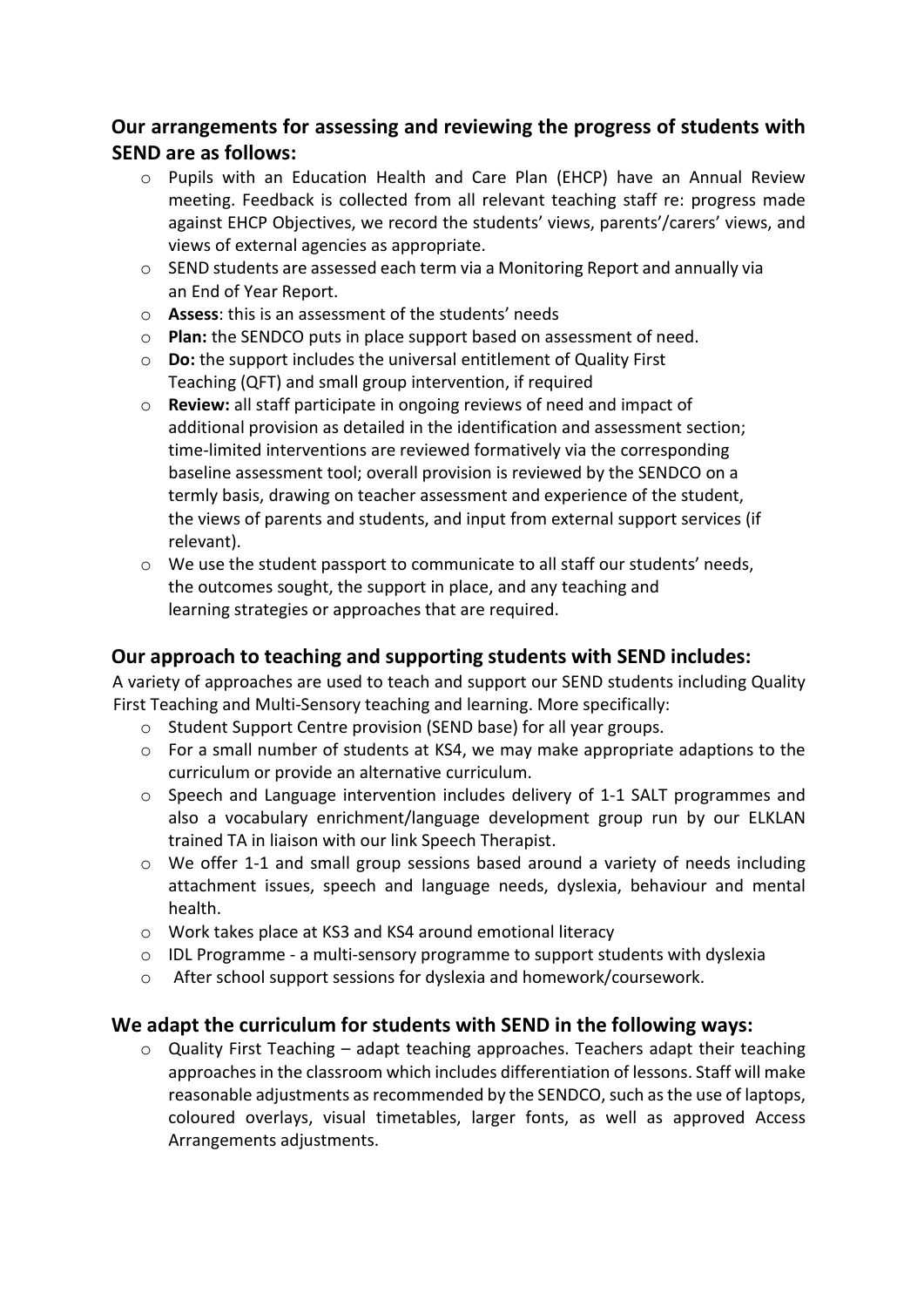- o Personalised timetables are provided for specific students as identified by Year Leader and SEND team.
- $\circ$  A modified curriculum- tailored to meet the needs of individual students.
- o Extra time, a reader or an amanuensis (scribe) is provided in assessments/tests for students who have been tested and certified as meeting the examination board Access Arrangements criteria.
- $\circ$  Laptops or Chromebooks are provided as alternate methods of recording and scribes are sourced in examinations for some students with handwriting difficulties
- o Practical help is provided to support students with SEND.
- o Specialist resources and equipment are provided in each department for students with SEND.
- o Additional adult support is provided for students who require a higher level of support in some lessons.
- o Interventions are in place for identified students including additional extra literacy lessons, extra numeracy lessons, 1-1 support, and peer support/guided group work.
- o Monitoring of the SEND students occurs via regular school-based monitoring, assessment for learning in lessons and review of work.

## **We enable students with SEND to engage in the activities of the school, together with children who do not have SEND, in the following ways:**

ALL pupils are invited to take part in ALL whole school activities.

- o Extended curriculum days throughout the school year. Students take part in activities such as off-site visits and enrichment activities.
- $\circ$  Residential visits in all Key Stages linked to various subjects of the curriculum.
- o Day visits to various places in order to enhance the curriculum.
- $\circ$  Extra-curricular clubs these take place both at lunch times and after school.

### **The following emotional, mental and social support is available to students with SEND:**

- o ELSA trained TA to provide 1-1 and small group support around emotional literacy.
- o The Pastoral Team provide general pastoral support for students throughout all key stages.
- o Speech and Language Team Speech and language programmes.
- o 'Time out' procedures for students. Time-out cards are provided for students to take themselves to nominated people/areas including the Pastoral team (based in the Pastoral Hub), the SEND base and the Sanctuary.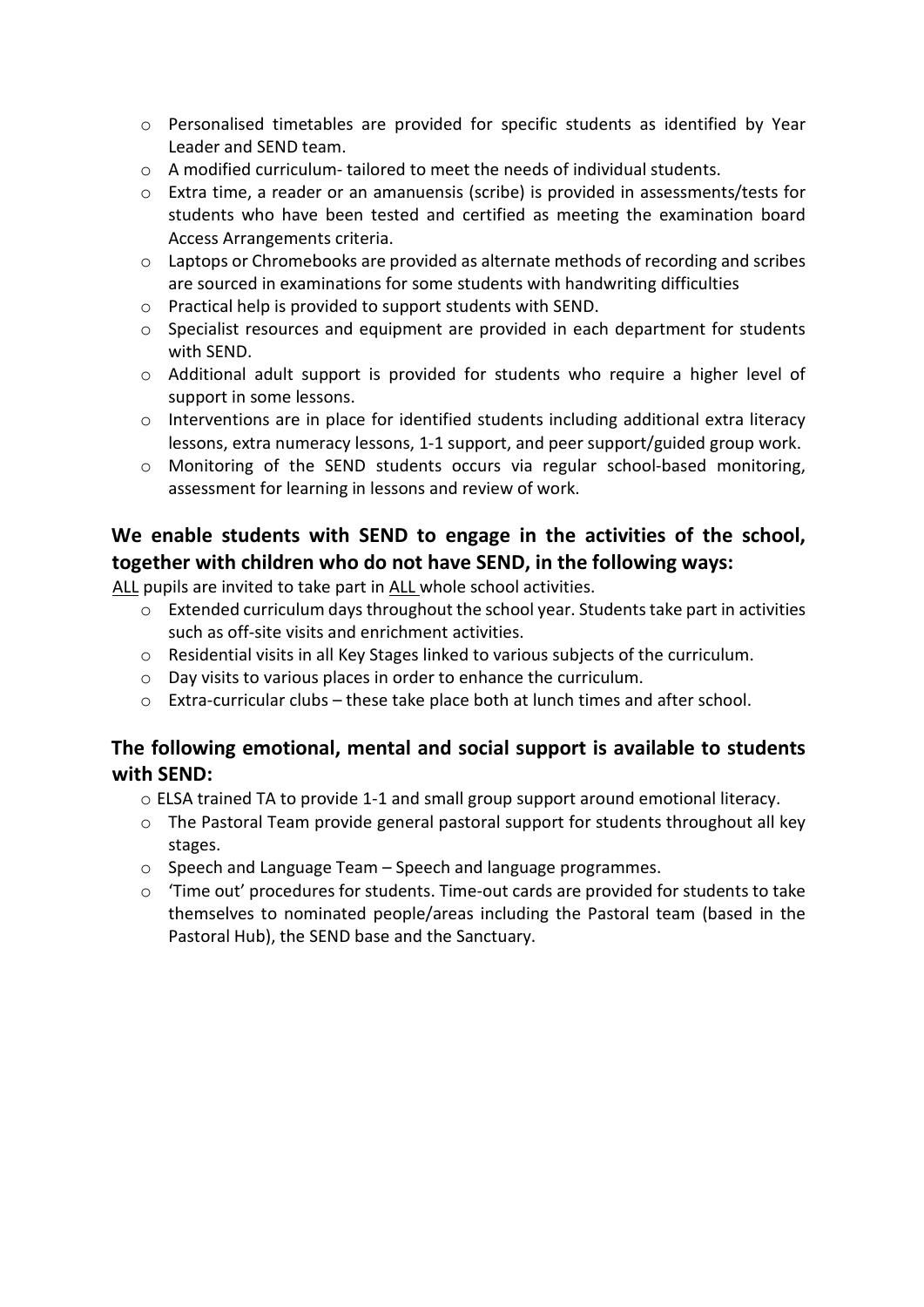#### **SEND Co-ordinator (SENDCO) at Bishops' is Mrs Sarah Greenhalgh**

| Listed below are the names of staff members possessing expertise related to SEND |                                  |
|----------------------------------------------------------------------------------|----------------------------------|
| Name: Ms Helen Burton                                                            | Name: Mrs Jane Graham            |
| Job role: Assistant SENDCO/ELSA/SEND BASE                                        | Job role: Specialist TA (ELKLAN) |
| Expertise: Physical/ Medical                                                     | Expertise: Speech and language   |
|                                                                                  |                                  |
| <b>Specialist SEND Teaching Assistants:</b>                                      | Other SEND staff:                |
| Miss Rachel Chadburn                                                             | Miss Barbara Lee (SEND Admin)    |
| Mrs Helen Feeney                                                                 |                                  |
| <b>Miss Charlotte Ford</b>                                                       |                                  |
| Mrs Kerry Hawthorne                                                              |                                  |
| Mrs Yasmine Koth                                                                 |                                  |
| Miss Hayley Milburn                                                              |                                  |
| <b>Miss Nicole Tootell</b>                                                       |                                  |
| Mr William Townsley                                                              |                                  |
| Mr Joey Turner                                                                   |                                  |

#### **In addition, we use the services of the following specialists:**

- o Educational Psychologist
- o Speech and Language Therapy (SALT)
- o Sensory Impaired Service (Hearing and Visual Impairment)
- o Paediatricians
- o Autistic pathway
- o Behaviour pathway
- o Information, Advise and Support Service (IASS)
- o School health
- o CAMHS
- o Medical Needs Team
- o Young People's Services
- o Social Care
- o Safeguarding Children in Education

### **We currently possess the following equipment and facilities to assist our students with SEND:**

- o The Bishops' High School campus is fully adapted for wheelchair access
- o Hoists in two toilet areas
- o Hygiene room, which is fully modified with a Closimat toilet, shower and changing facilities.

## **Our arrangements for ensuring the involvement of parents of children with SEND are as follows:**

- $\circ$  The first point of contact for any students is the form teacher. The form teacher usually stays with the student for the duration of their time at Bishops'.
- o A member of the SEND team available at each parents evening.
- o Undertaking student and parent voice activities
- o The SENDCO will meet with parents for the Annual Reviews each year.